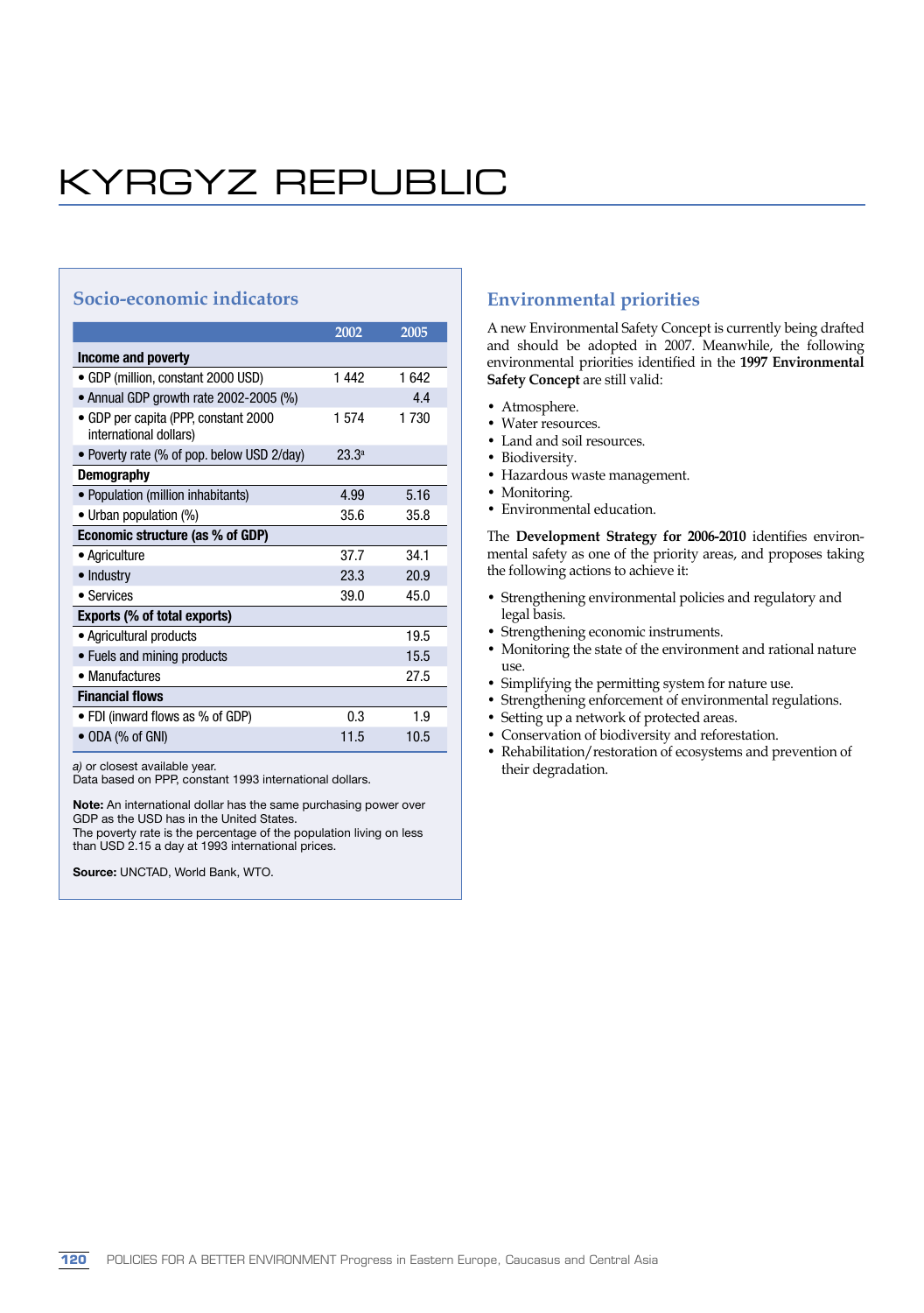### **International co-operation**

The Kyrgyz Republic's main environmental co-operation partners are Switzerland, Norway, GEF, TACIS, World Bank, Asian Development Bank, UNEP and UNDP.

#### Number of registered partnerships





Note: The chart includes only the partnerships registered in the EECCA Partnerships Database as of 31 March 2007. Source: EECCA Partnerships Database.

#### International assistance for environment

**Environment-related ODA/OA to the Kyrgyz Republic, 2003-05** 



Source: OECD DAC Aid Activity database, donors and IFIs reporting.

#### Implementation highlight

#### **BIODIVERSITY CONSERVATION**

Biodiversity conservation is one of the environmental priorities of the Kyrgyz Republic. Since 2003, the legislative framework for biodiversity protection has been strengthened with the adoption of strategic documents and laws on forestry, biosafety and protected areas. The national system of protected areas is expected to grow from 4.6% to 6% of the country's territory. Examples of recent new protected areas include the Kulunatin reserve (24 500 hectares) and the Karabuurin reserve (59 000 hectares).

Additional measures to protect biodiversity include the introduction of a three-year moratorium on cutting down, processing and trading particularly valuable species and ecosystems; allocation of finance from the Regional Fund for Environmental Protection to nature reserves starting in 2006; and the approval of the map of specially protected natural areas of the Kyrgyz Republic.

Source: State Agency for Environment and Forestry of the Kyrgyz Republic.

# **Policy matrix**

The following two pages summarise actions taken by the Government of the Kyrgyz Republic that contribute to achieving the objectives of the EECCA Environment Strategy. Unless otherwise stated, information is taken from the EAP Task Force Questionnaire. Accordingly, the period covered is June 2003-June 2006 for qualitative information and 2002-2005 for quantitative information.

The other sources referred to in the matrix are:

- (1) Report to the Convention on Biological Diversity.
- (2) Website of the State Agency for Environment and Forestry.
- (3) Report to the Ramsar Convention.
- (4) Main text of this report (see thematic chapters for sources consulted).
- Additional information provided by the State Agency for Environment and Forestry .

Considerable efforts were made to bring out relevant information, but the policy matrix is not exhaustive.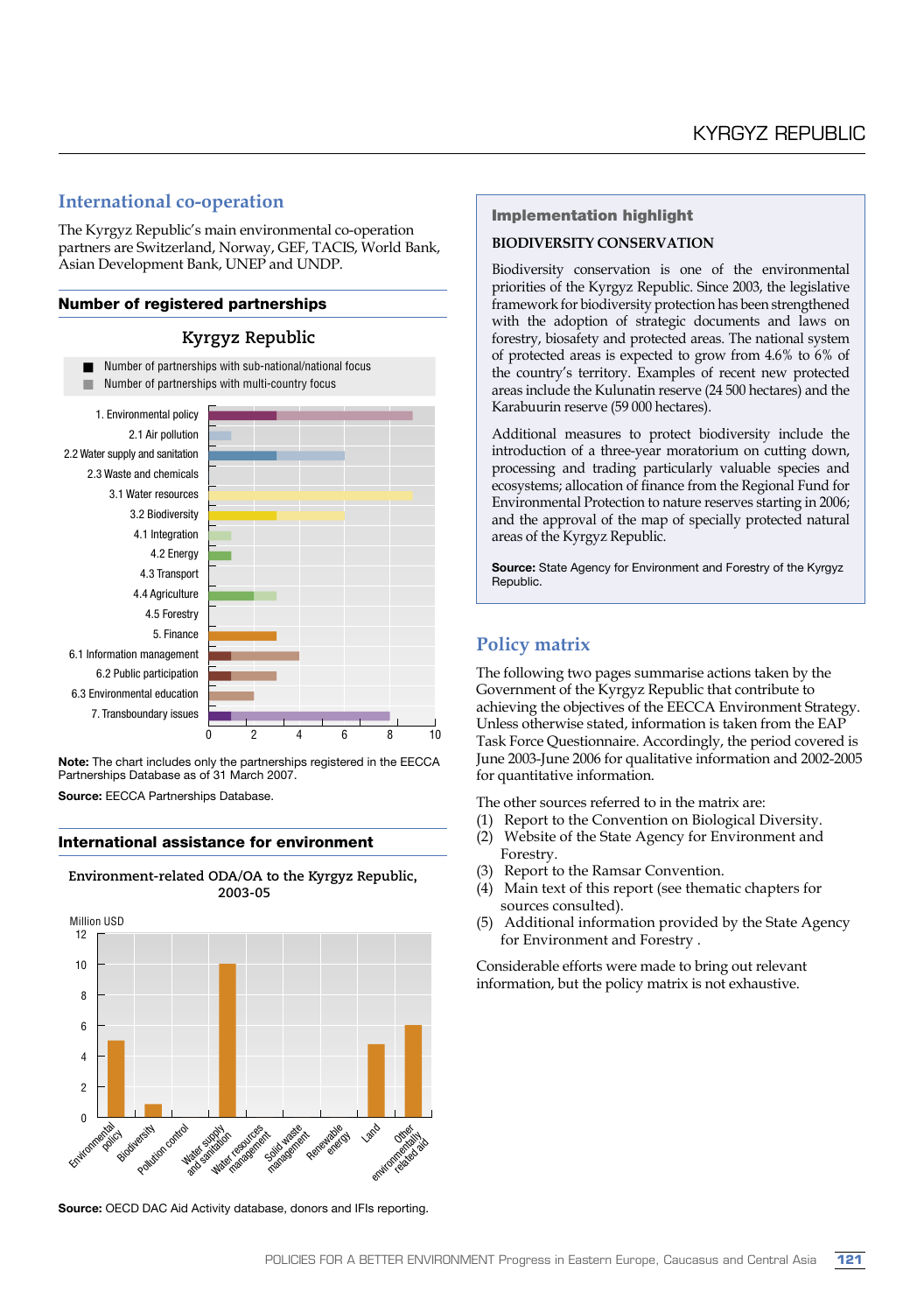# KYRGYZ REPUBLIC ENVIRONMENTAL

|                                                 | Institutional strengthening<br>(re-organisation, system creation, staffing,<br>training, equipment)                                                        | <b>Planning</b><br>(SoE monitoring, analyses, targets, action plans,<br>performance monitoring)                                                                                                                                                                                                                                                                                                                                                                                                                                                                        | <b>Command-and-control instruments</b><br>(bans, direct regulation, permitting)                                                  |
|-------------------------------------------------|------------------------------------------------------------------------------------------------------------------------------------------------------------|------------------------------------------------------------------------------------------------------------------------------------------------------------------------------------------------------------------------------------------------------------------------------------------------------------------------------------------------------------------------------------------------------------------------------------------------------------------------------------------------------------------------------------------------------------------------|----------------------------------------------------------------------------------------------------------------------------------|
| <b>Air pollution</b>                            |                                                                                                                                                            |                                                                                                                                                                                                                                                                                                                                                                                                                                                                                                                                                                        | • Clean air campaigns conducted<br>annually by the police and the<br>environmental authorities (5)<br>• Leaded petrol phased out |
| Water supply and sanitation                     |                                                                                                                                                            | • Draft strategy for rural WSS reform subjected to<br>environmental expert assessment (5)                                                                                                                                                                                                                                                                                                                                                                                                                                                                              |                                                                                                                                  |
| <b>Waste and chemicals</b>                      |                                                                                                                                                            | • IAEA Convention on safe handling of spent fuel<br>and radioactive waste management ratified (5)<br>• Stockholm Convention ratified (5)<br>• Waste management strategy developed<br>• Chemical management strategy developed                                                                                                                                                                                                                                                                                                                                          |                                                                                                                                  |
| <b>Water resources</b>                          |                                                                                                                                                            | • Since 2004, annual monitoring of Chu and<br>Talas rivers carried out in co-operation with<br>Kazakhstan (5)<br>• Assessment of the condition of Lake Son-Kul<br>undertaken (3)<br>• Roadmap to IWRM developed (4)                                                                                                                                                                                                                                                                                                                                                    |                                                                                                                                  |
| <b>Biodiversity</b>                             | • Desertification centre created under the<br>Ministry of Agriculture (1)<br>• Inter-ministerial biodiversity council<br>established (1)                   | • Biosafety protocol ratified; biosafety law sent to<br>Parliament (5)<br>• CITES convention ratified (4)<br>• Inventory of Issyk-kul wetlands carried out (1)<br>• GIS-based layout of protected areas network<br>developed (1)                                                                                                                                                                                                                                                                                                                                       | • Protected areas increased by 2% to<br>1 million hectares                                                                       |
| <b>Integration into key</b><br>economic sectors | • Transport and environment working<br>group established<br>• Forestry and environment working<br>group established<br>• National JI/CDM agency designated | • National committee on climate change<br>adaptation established (5)<br>• New inventory of GHG emissions carried out (5)<br>• New energy strategy subjected to<br>environmental expert assessment (5)<br>• Forest Sector Development Strategy up to<br>2025, National Action Plan for the development<br>of the forest sector, and National Forest<br>Programme for 2005-2015 approved (5)<br>• Laws on the protection of the ozone layer and<br>on GHG emissions passed<br>• National framework programme on sustainable<br>management of land resources approved (5) |                                                                                                                                  |
| <b>Cross-cutting</b>                            | • Nominal salary of department heads<br>and senior specialists increased by<br>16%                                                                         | • Sustainable development potential of<br>environmental resources assessed (5)<br>• Funding needs concerning MDG 7<br>(Environmental Sustainability) assessed (5)<br>• Environmental Code drafted (5)                                                                                                                                                                                                                                                                                                                                                                  |                                                                                                                                  |